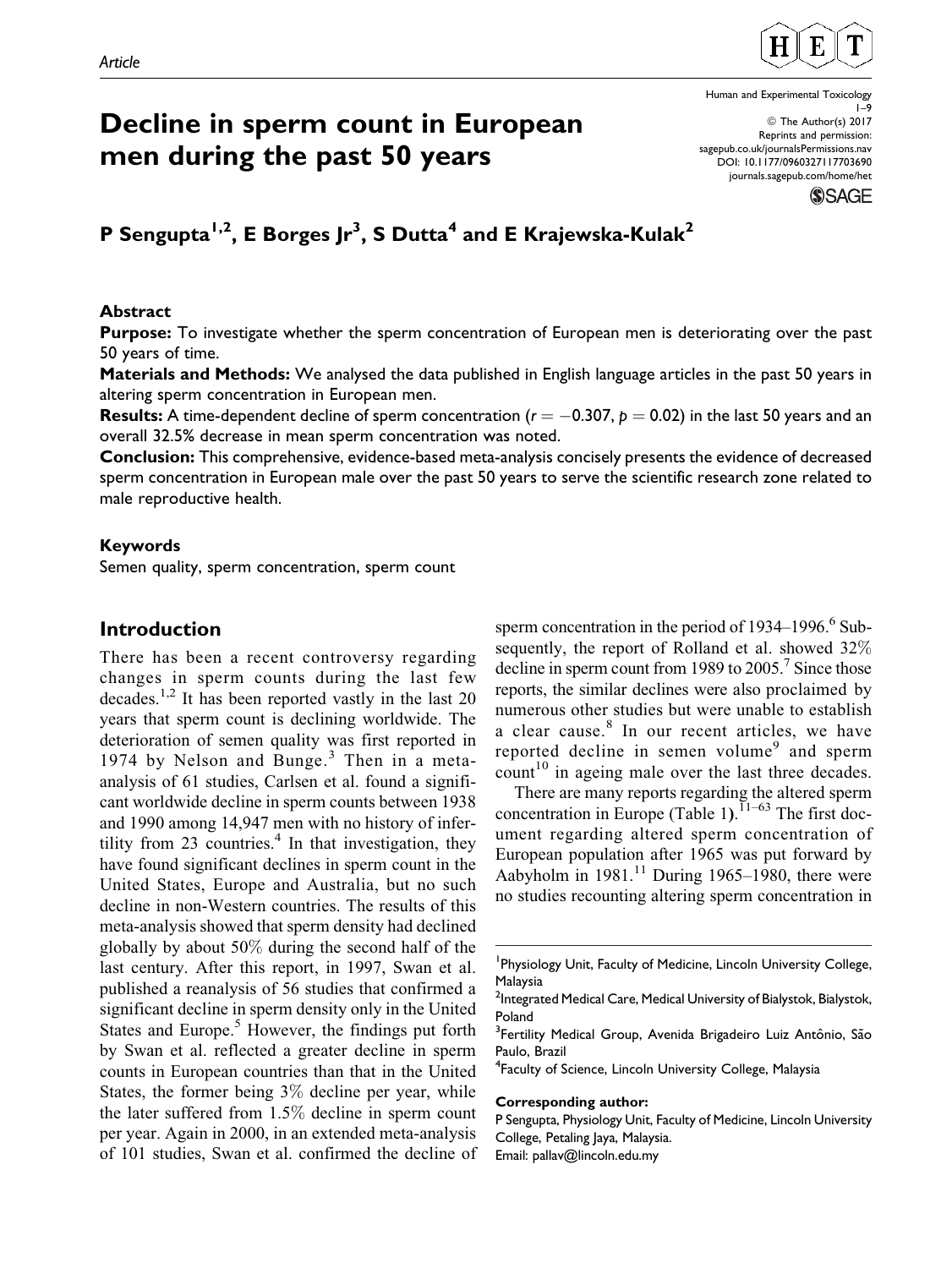|                              |                                        |                 | Sample Male age definition                                                              |                                        |
|------------------------------|----------------------------------------|-----------------|-----------------------------------------------------------------------------------------|----------------------------------------|
| Country                      | Population                             |                 | size $(n)$ (range/mean/group, in years)                                                 | Study                                  |
|                              |                                        | 51              | $20 - 45$                                                                               |                                        |
| Norway<br>Finland            | Andrology lab<br>Andrology lab         | 13              | A. 25-53; B. 31-47                                                                      | Aabyholm (1981)<br>Frick et al. (1981) |
| United Kingdom Andrology lab |                                        | 35              | $>25$                                                                                   | Aitken et al. (1982)                   |
|                              | Volunteers                             | 43              | A. 29 (3.2); B. 67 (7.8)                                                                |                                        |
| Germany                      |                                        |                 |                                                                                         | Nieschlag et al. (1982)                |
|                              | responding<br>to advertisement         |                 |                                                                                         |                                        |
| France                       | Semen donors                           | 809             | A. 21-25; B. 26-30; C. 31-35<br>D. 36-40; E. 41-45; F. 46-50                            | Schwartz et al. (1983)                 |
| United Kingdom Andrology lab |                                        | 38              | $20 - 45$                                                                               | Stanwell-Smith et al. (1983)           |
| Sweden                       | Cohort study                           | 63              | $21 - 50$                                                                               | Osser et al. (1983)                    |
| Germany                      | Andrology lab                          | 25              | $25 - 36$                                                                               | Wickings et al. (1983)                 |
| United Kingdom Andrology lab |                                        | 47              | $23 - 50$                                                                               | Richardson et al. (1984)               |
| Greece                       | Cohort study                           | 114             | 31.9                                                                                    | Panidis et al. (1984)                  |
| France                       | Andrology lab                          | 52              | No age data                                                                             | Spira (1984)                           |
| Germany                      | Cohort study                           | 239             | $19 - 40$                                                                               | Vogt et al. (1986)                     |
| <b>Italy</b>                 | Andrology lab                          | 8               | $20 - 45$                                                                               | Assennato et al. (1987)                |
| Finland                      | Andrology lab                          | 190             | No age data                                                                             | Saaranen et al. (1987)                 |
| United Kingdom Andrology lab |                                        | 49              | No age data                                                                             | Barratt et al. (1988)                  |
| Denmark                      | Andrology lab                          | 4               | A. 20-62; B. 29-42                                                                      | Rasmussen et al. (1988)                |
| Denmark                      | Cohort study                           | 68              | No age data                                                                             | Jelnes (1988)                          |
| United Kingdom Cohort study  |                                        | 104             | $21 - 45$                                                                               | Badenoch et al. (1989)                 |
| France                       | Andrology lab                          | 1222            | No age data                                                                             | Pol et al. (1989)                      |
| United Kingdom Andrology lab |                                        | 15              | $21 - 39$                                                                               | Shrivastav et al. (1989)               |
| Denmark                      | Cross-sectional study                  | 54              | A. 33.7; B. 30.6; C. 34.5                                                               | Bonde (1990)                           |
| Germany                      | Andrology lab                          | 25              | Mean age 31.0                                                                           | Cooper et al. (1991)                   |
| France                       | Andrology lab                          | 20              | $24 - 40$                                                                               | Vignon et al. (1991)                   |
| Germany                      | Andrology lab                          | 42              | $20 - 40$                                                                               | Weidner et al. (1991)                  |
| Germany                      | Andrology lab                          | 22              | $20 - 45$                                                                               | Noack-Fuller et al. (1993)             |
| United Kingdom Andrology lab |                                        | 28              | $23 - 40$                                                                               | Wallace et al. (1993)                  |
| Denmark                      | Andrology lab                          | 42              | No age data                                                                             | Fedder et al. (1993)                   |
| Ireland                      | Andrology lab                          | $\overline{10}$ | No age data                                                                             | Cottell and Harrison (1995)            |
| Germany                      | Older men planning<br>further children | 64              | A. 32.2; B. 50.3                                                                        | Haidl et al. (1996)                    |
| Spain                        | Assisted conception                    | 345             | A. $\leq$ 30; B. 31-40<br>C. 41-50; D. 51-64                                            | Gallardo et al. (1996)                 |
| Germany                      | Infertility clinic                     | 78              | A. <30 (matched by year of<br>attendance)<br>B. <30 (matched by wives' ages)<br>C. > 50 | Rolf et al. (1996)                     |
| Finland                      | Sperm donors                           | 5719            | $28 - 40$                                                                               | Vierula et al. (1996)                  |
| ltaly                        | Cohort study                           | 50              | $20 - 45$                                                                               | Figa-Talamanca et al. (1996)           |
| Denmark                      | Andrology lab                          | 4               | No age data                                                                             | Jensen et al. (1996)                   |
| Scotland                     | Cohort study                           | 577             | $25 - 40$                                                                               | Irvine et al. (1996)                   |
| Denmark                      | Cohort study                           | 1055            | $20 - 30$                                                                               | Rasmussen et al. (1997)                |
| Spain                        | Infertility clinic                     | 20411           | $31.9(5.4); 15-74$                                                                      | Andolz et al. (1999)                   |
| Slovenia                     | Infertility clinic                     | 2343            | $21 - 45$                                                                               | Zorn et al. (1999)                     |
| Denmark                      | Sperm donors                           | 1273            | A. $\leq$ 35; B. >35                                                                    | Gyllenborg et al. (1999)               |
| Denmark and                  | Comparative clinical                   | 632             | A. 20–35 (Danish); B. 22–47 (Finnish)                                                   | Jensen et al. (2000)                   |
| Finland                      | study                                  |                 |                                                                                         |                                        |
| Slovenia                     | Cohort study                           | 444             | A. $\leq$ 35; B. >35                                                                    | Acacio et al. (2000)                   |
| Germany                      | Infertility lab                        | 200             | A. 21-25; B. >50                                                                        | Jung et al. (2002)                     |

| Table 1. Studies on changes of sperm concentrations in different age groups in the past 50 years in Europe. |  |
|-------------------------------------------------------------------------------------------------------------|--|

(continued)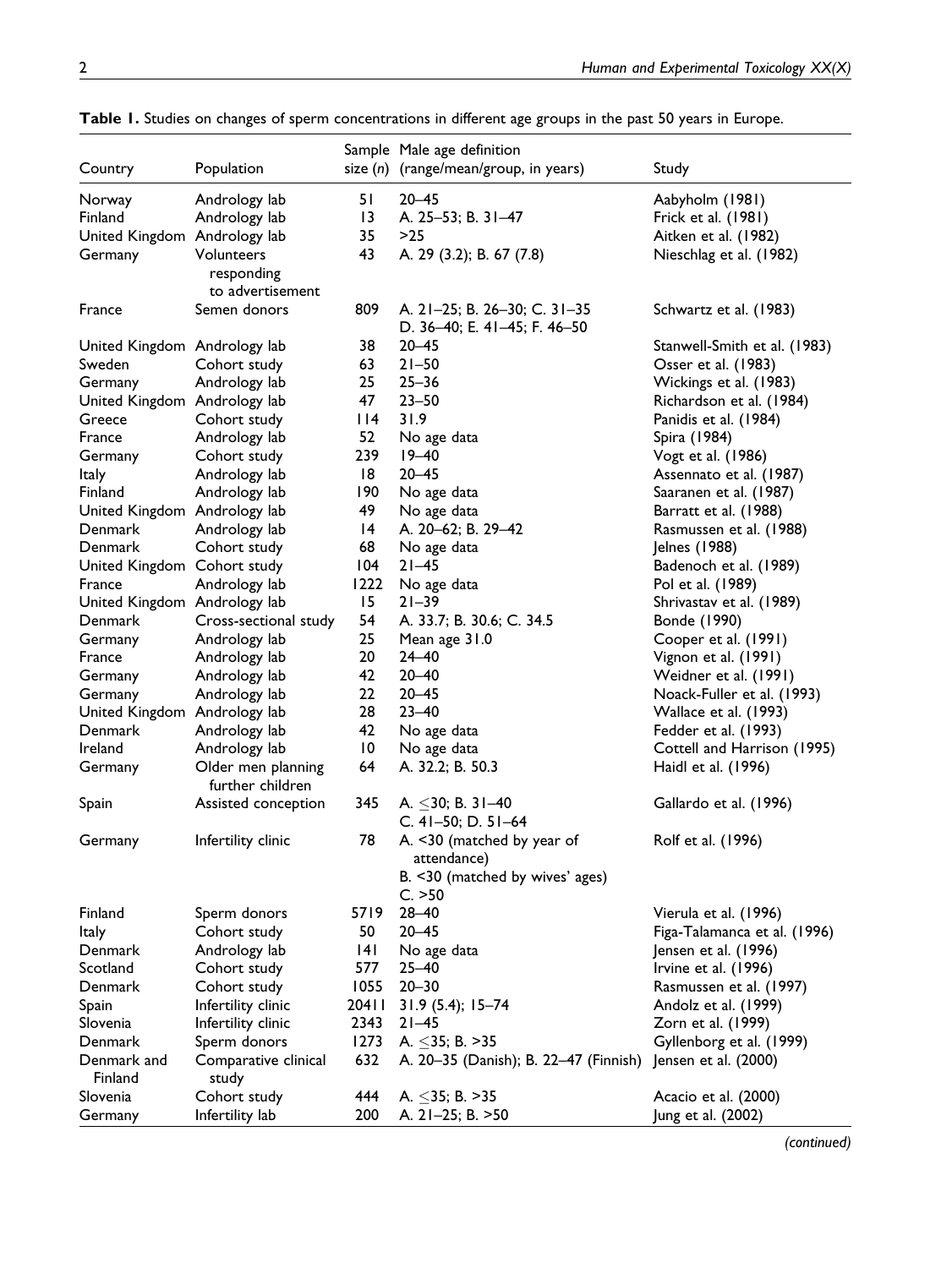| Country            | Population                                      |       | Sample Male age definition<br>size $(n)$ (range/mean/group, in years) | Study                           |
|--------------------|-------------------------------------------------|-------|-----------------------------------------------------------------------|---------------------------------|
| Denmark            | Cohort study                                    | 55 I  | $35$                                                                  | Carlsen et al. (2005)           |
| Germany            | Fertility centre                                | 320   | A. <30; B. 30-35; C. 36-39; D. >40                                    | Winkle et al. (2009)            |
| <b>Netherlands</b> | Periconceptional<br>prospective cohort<br>study | 227   | $26 - 59$                                                             | Hammiche et al. (2011)          |
| Sweden             | Andrology lab                                   | 5 I I | $25 - 40$                                                             | Axelsson et al. (2011)          |
| Finland            | Andrology lab                                   | 858   | $18 - 19$                                                             | Jorgensen et al. (2011)         |
| Poland             | Infertility clinic                              | 57 I  | No age data                                                           | Rozanski et al. (2011)          |
| <b>Denmark</b>     | Danish one-centre<br>study                      | 4867  | A. 18-19; B. >54                                                      | Jorgensen et al. (2012)         |
| Spain              | Cohort study                                    | 273   | Mean age 21.3                                                         | Fernandez et al. (2012)         |
| France             | Andrology lab                                   | 10932 | A. $\leq$ 35; B. >35                                                  | Geoffroy-Siraudin et al. (2012) |
| Spain              | Cohort study                                    | 215   | $25 - 40$                                                             | Mendiola et al. (2013)          |
| France             | Cohort study                                    | 26609 | $18 - 70$                                                             | Rolland et al. (2013)           |
| Spain              | Cohort study                                    | 992   | $25 - 40$                                                             | Romero-Otero et al. (2015)      |

Table 1. (continued)

Data are represented as mean (SD).

Europe; however, after 1980, several research articles came up with retrospective analysis of sperm concentration. Some articles also reported causes and risk factors of male infertility in European population. These reports showed significantly increased serum follicle-stimulating hormone and decreased inhibin B may result in testicular spermatogenic dysfunction.64 Changes in sperm count can also occur after occupational and environmental exposure to toxic agents<sup>65</sup> or from the predisposing factors of the host, such as age. $66$ 

Thus, the objective of this meta-analysis is to build up a substantial idea regarding alterations in sperm concentration in European population by picking the huge scattered reports of the past 50 years, moulding them in sequential pattern, statistically analysing and also correlating the trend with the studies describing the link factors of decreased sperm concentration.

## Methods and materials

#### Data extraction

Research articles on humans published in English from 1965 to 2015 have been included in this report. We have also included the reports of Carlsen et al., that is, reports from 1965 to 1992.<sup>4</sup> We selected publications about sperm concentration, with predefined criteria for inclusion and exclusion, as follows: (1) The non-Carlsen studies published during 1965–2015 were identified by using Medical Subject Headings of electronic databases which included Medline, National Library of Medicine, Bethesda, MD, with the keywords sperm count, sperm density, sperm concentration, semen quality, male infertility and semen analysis. (2) Relevant literature on changes of the sperm concentration and its influence on future natural and assisted conception cycles were retrieved. (3) Data of the subjects with clinical problems have been excluded. (4) Studies with insufficient numbers of subjects  $(n < 5)$  were excluded. In each case, sperm concentration and its outcome were evaluated. Analytic epidemiological studies were emphasized. Therefore, the current analysis is based on 54 European studies published in 1965–2015.

#### Data analysis

For simple statistical analyses, Microsoft Excel v.2013 was used and correlation and regression analyses of data were done using StatSoft (2011) and SPSS v.22.0 to calculate correlation coefficient, and it was considered to be significant if p was  $\leq 0.05$  or  $\leq 0.001$ .<sup>67</sup> Mean sperm concentrations of all 54 reports were also analysed with linear regression weighted by number of subjects included in the individual publications.

#### Results

During the retrieval of relevant documents, we have found 54 retrospective studies which have been conducted on altered sperm concentration of European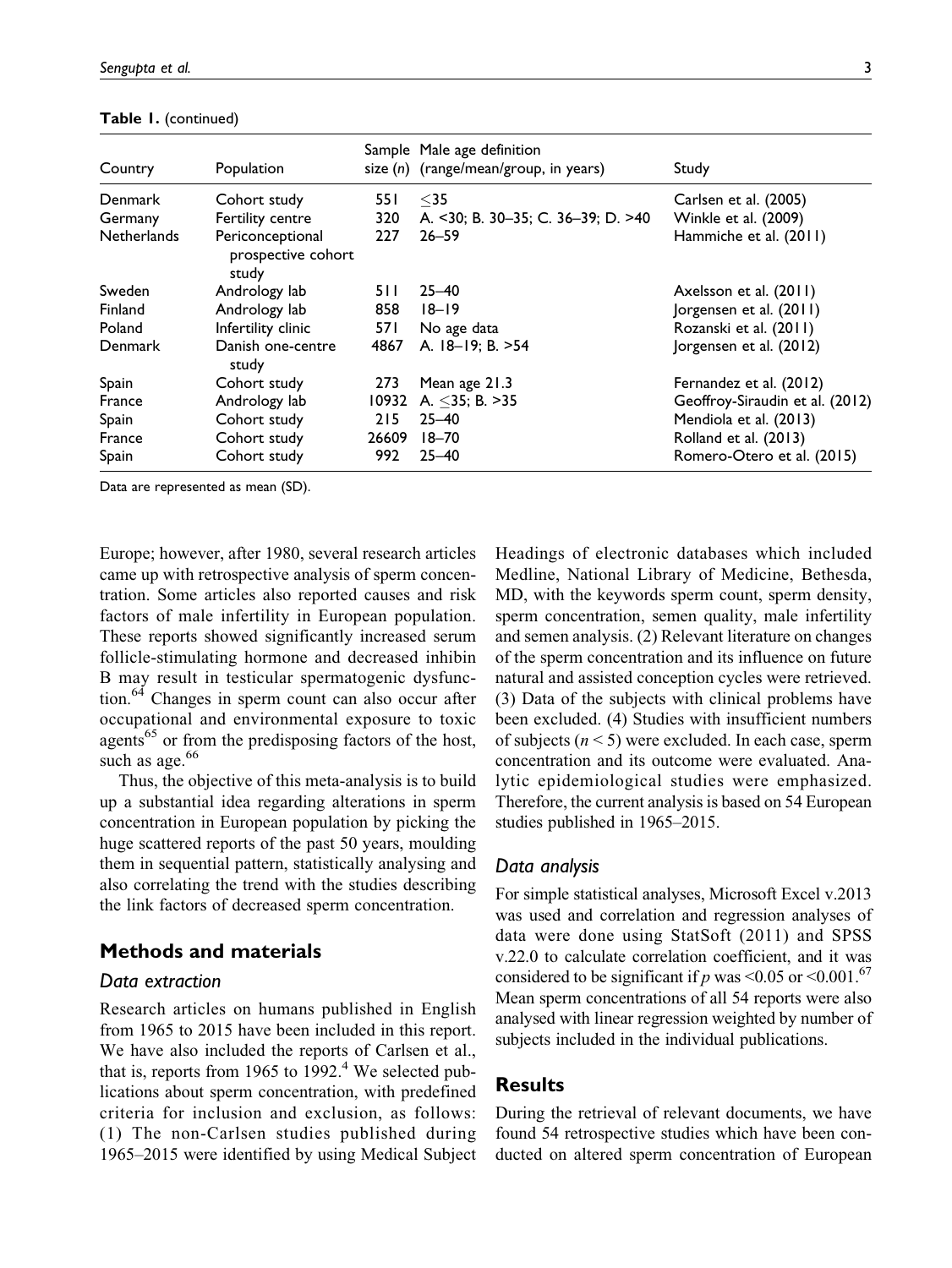Figure 1. Temporal decline in sperm concentration  $(x10<sup>6</sup>/ml)$  from 1965 to 2015, bubble size corresponds to the number of men in the study.

population in the last 50 years. The outcome of these studies is represented in Table 1. Most of the reports are based on andrology laboratories (44.44%) and others included epidemiological studies (33.34%) and infertility clinics (22.22%). Among the 54 published research works discussed in this article from 1965 to 2015, most are carried out in the United Kingdom, Germany and Denmark. Most of the studies have used sample size less than 500 men  $(68.51\%)$  and only three studies included sample size >1000 (16.67%). Out of 54 reports, 83.33% have provided data about the age of subjects; 70.37% of these reports have depicted a significant decrease in sperm concentration from 1965 to 2015. A timedependent decline in sperm concentration was observed from 1965 to 2015 ( $r = -0.307, p = 0.02$ ; Figure 1) that reflected an overall 32.5% decrease in mean sperm concentration. In Figure 2, an analysis has been made based on the sperm concentration values from 1965-1970 to 2010-2015. It shows the first report with all of our inclusion criteria came up in 1980s and it also reveals a gradual decrease in sperm concentration since then. Though the mean sperm concentration is much higher than the WHO reference vale, still it showing a noticeable decrease in past few decades.

## **Discussion**

Data analysed in this present study suggest that the sperm concentration of European men seems to be deteriorating over time. Our results showed with evidence that the sperm concentration in European men has declined 32.5% in the past 50 years, that is, 1965–2015.

Our results support previous reports of similar findings concerning sperm concentration have been reported in German,  $^{14,18,34,35,39}$  Spanish,  $^{40,60,62}$ Scottish,<sup>45</sup> French,<sup>7,21,29,33</sup> Norwegian,<sup>11</sup> Italian,<sup>23,43</sup> Danish,<sup>27,28,31,37,44,49</sup> Polish<sup>58</sup> and Greek.<sup>20</sup> Conversely, many studies failed to demonstrate a time-related decline in semen quality.<sup>15,22,24,26,32,40,41,48,51,54,56</sup> We have also noticed most of the studies in the past 50 years had been conducted in the United Kingdom, Germany and Denmark. Other than these, Finland, Norway, Sweden, Greece, Italy, Spain and France also reported the same trend. In a study in 2001, Jorgensen et al. reported the regional variations in semen quality in Europe. In that study, they reported lowest sperm concentrations and total counts were detected for Danish men, followed by French and Scottish men, and Finnish men had the highest sperm counts.<sup>68</sup> Another study, via numerous data, had also showcased most rapid sperm count decline in Danish men, while an overall decline in sperm count in European men owing to two- to four-fold increased occurrence of testicular cancer over the past 50 years.<sup>69</sup>

Recently, one of our meta-analysis reported a significant decrease in sperm concentration worldwide between 1980 and 2015 from 91.65  $\times$  10<sup>6</sup>/ml to 39.34  $\times$  10<sup>6</sup>/ml (*r* = -0.313, *p* = 0.0002). It has reflected almost 57% decline in sperm count worldwide from 1980.<sup>10</sup> It has also showed recruitment of larger population for this type of study has been increased predominantly after 1995, also found in this study. Recent studies on semen quality when brought together bring conflicting evidence to the forefront regarding sperm counts with some showing a significant decline, while some have found no change. In our study, we reported a more declining trend in North America, Europe and Asia, whereas studies based on South America and Australia do not depict such trend, which suggested the biologically meaningful regional differences in global sperm counts.<sup>10</sup> Conversely, a recent review from Cocuzza and Esteves<sup>70</sup> showed that there is no enough evidence confirming a global decline in semen parameters. Curiously, some studies observed that semen quality has not declined nor remained steady but slightly increased in recent years.14,47,53,57 Nevertheless, follow-up studies are necessary to investigate whether this finding is a real phenomenon or purely random variation. The discrepancy in the results obtained in the studies may be explained by selection criteria of volunteers or other confounding factors, such as the number of subjects

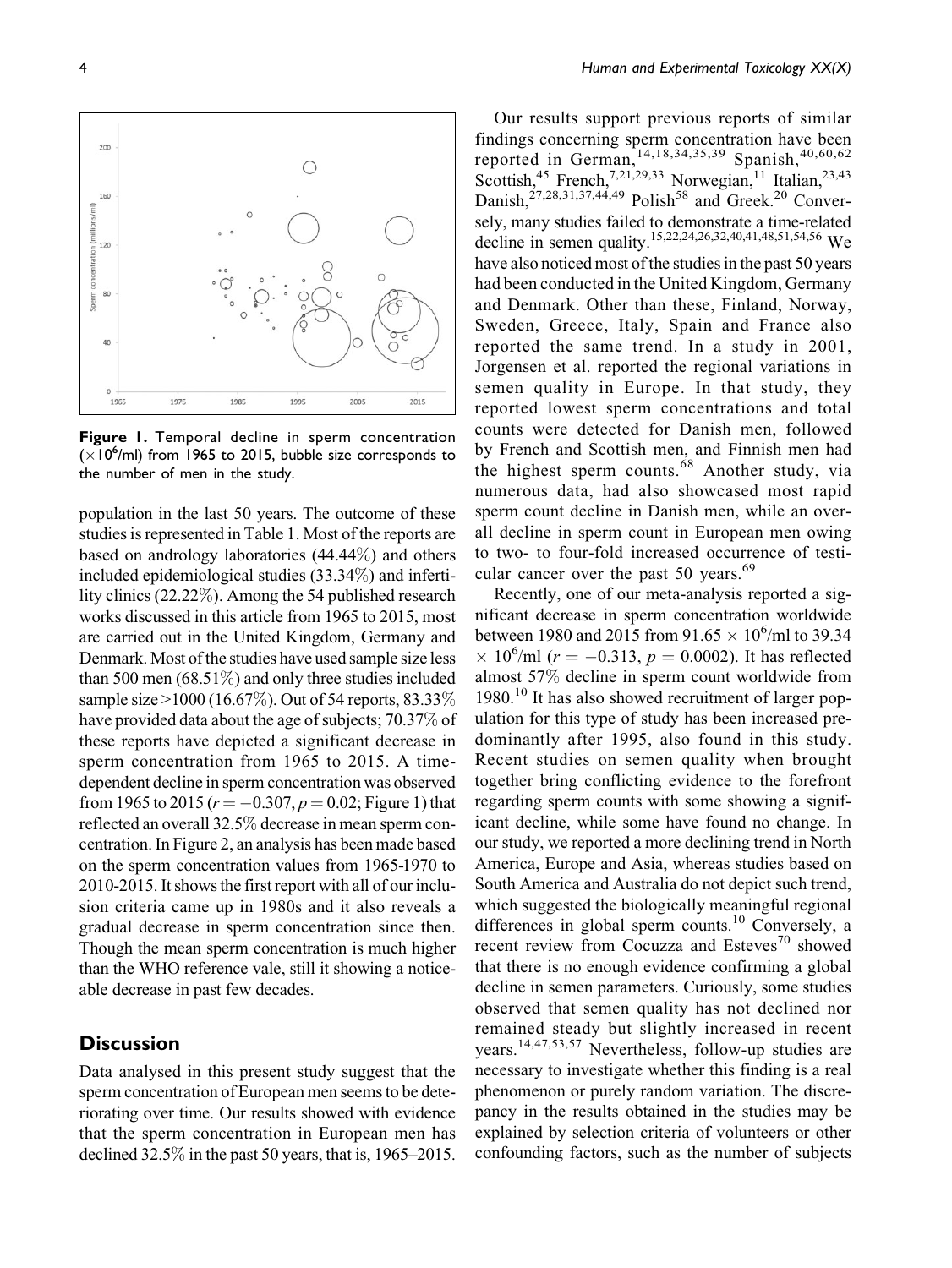

Figure 2. Box and whisker plot of sperm concentration data of European men of the past 50 years.

included in each study. It is noteworthy that the observed time trend in semen quality might be an artefact, since the methodological variances amongst studies might be time dependent. In many studies, historical data collected for other purposes have been used without close attention to important and specific factors relevant to an analysis of secular or geographical trends.

In that report, we have also mentioned about the possible causes of the decreasing sperm concentration. It has been suggested that the increased frequency of male reproductive abnormalities reflect adverse effects of environmental or lifestyle factors, such as occupational and environmental exposures, medications and sexually transmitted diseases.<sup>64,65</sup> These factors play a key role in determining reproductive health and can influence fertility. Over the last few decades, there have been progressive changes in aspects of our diet, lifestyle as well as environment. Report in recent years has shown that the incident of male infertility has increased as a result of various factors such as environmental pollution, stress and lifestyle. Among lifestyle, factors such as tobacco smoking, smokeless tobacco chewing and alcohol intake have a profound negative impact on general health. The association of lifestyle factors with deterioration of reproductive health receiving attention, such as tobacco smoking and chewing, alcohol, high temperature and some modern electronic gadget, has shown to affect reproduction adversely. These factors may impair male fertility by interfering

with spermatogenesis, spermiogenesis, motility, sperm DNA and chromatin integrity, hormonal regulation or by reducing the fertilizing capacity of spermatozoa. In our previous reports, we have also indicated the root causes of this trend in declining semen quality, highlighting on the effects of several lifestyle factors on male reproductive health. $1,2,9$ 

The expansion and demanding agricultural and industrial activity worldwide, along with repeated disrespect for environmental protection measures, are a risk to human population's health. Recently, the effect of pollutants and occupational factors on reproductive health has been a matter of debate. Indeed, environmental pollutants such as methyl mercury, pesticides, lead, welding, organic solvents, radiation, endocrinedisrupting compounds and household glues have been shown to compromise male reproductive function.64,71–76 A recent report has indicated the reproductive health risk among male after exposure of bisphenol A (BPA) and other pesticides. It has reported an altered semen quality from 2007 to 2013 after exposure to BPA. BPA exposure has been reported to be associated with adverse birth outcomes, hyperandrogenism, sexual dysfunction and impaired implantation in humans.<sup>77</sup> In one of our previous reports also we have mentioned the impact of several pesticides and endocrine disruptors, including BPA, on declining male reproductive health.<sup>64</sup> Alteration of the male reproductive health may be due to effects on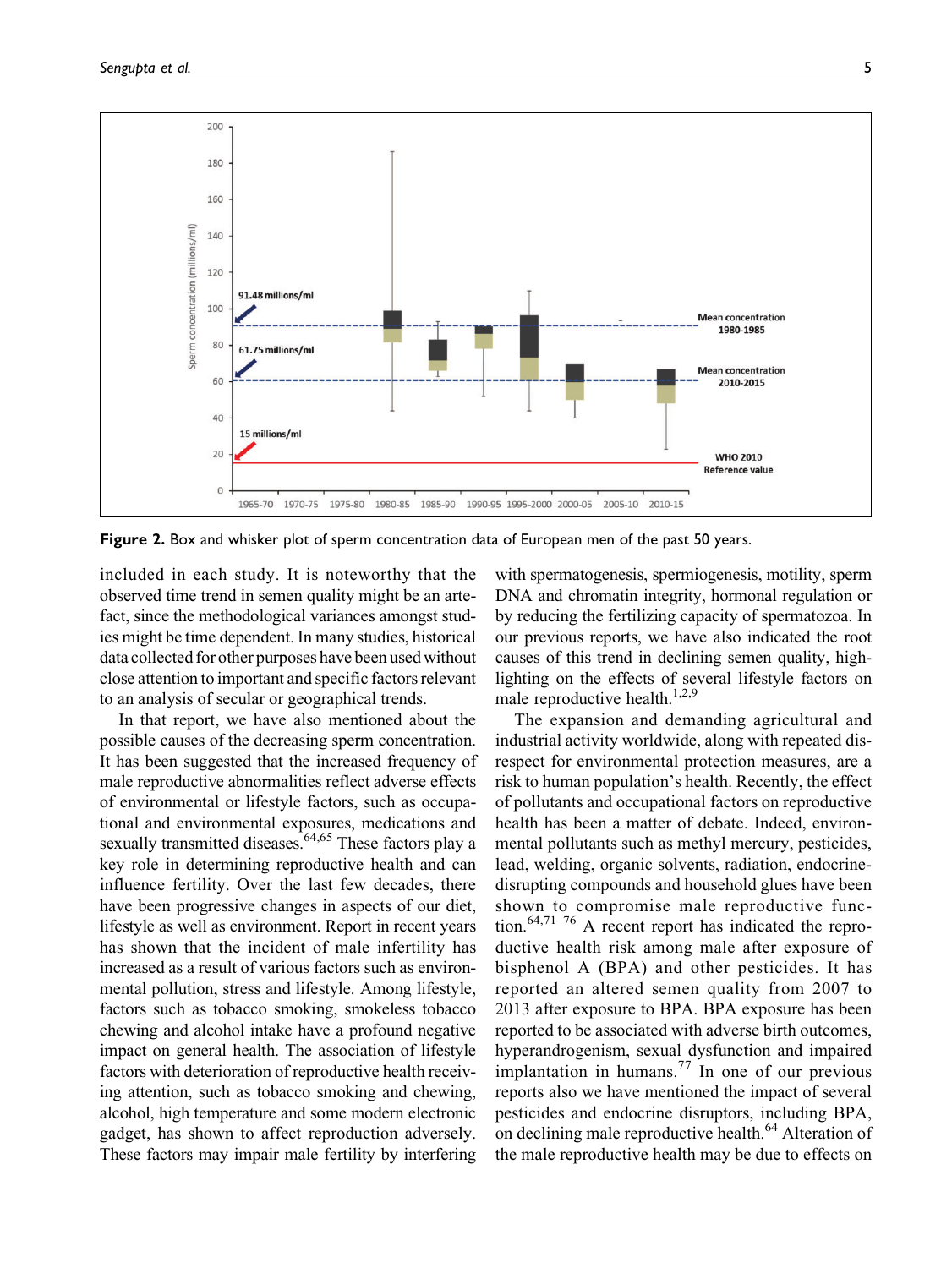the endocrine control of reproductive system<sup>78–80</sup> or by direct effect on spermatogenesis.<sup>81,82</sup> However, one possible mechanism associated with adverse pregnancy outcomes due to paternal exposure to organic solvents is a direct effect on sperm DNA, producing mutations or chromosomal abnormalities.<sup>83</sup>

In their study in 2001, Jorgensen et al. reported that the incidence of testicular cancer is five times higher among Danish men than among Finnish men,<sup>84,85</sup> which may reflect in their sperm concentration. They had also added, concerning the gradient in the incidence of hypospadias between Denmark and Finland seems to parallel that of testicular cancer<sup>86</sup> and contributing in reduced sperm count. However, the proper causes and their correlation with declining sperm concentration in European population in the past 50 years still remain to be elucidated. It should be mentioned that concrete confirmatory data regarding the causative agent for declining trends in sperm count are not available which demands extensive research in this stratum to find out exactly which environmental factors or other 'endocrine disruptors' are acting as the culprits of the declining trend of sperm count. $87-89$ 

The potential drawbacks of this study are (i) sperm concentration data were retrospectively reviewed and, therefore, (ii) we were unable to collect information on potential confounders, including occupation of the subjects, smoking, food habits and level of stress. Moreover, (iii) the inclusion of potential sub-fertile men attending an infertility centre might be a selection bias. Moreover, as mentioned by Velde and Bonde in their article about misconceptions regarding decreasing sperm counts and fertility in Europe, we are not claiming this decrease is the sole cause of declining fertility rate and male reproductive health in Europe. There are innumerable factors which can contribute to reduced fertility rate. $90$  Thus, from this study, we cannot correlate the contributing factors of declining sperm concentration in Europe in the past 50 years as well as cannot claim this is the cause of decreasing fertility in Europe. Following this analysis, we feel that future prospective studies including representative samples addressing lifestyle, occupational and other related factors from each region in general population are needed to confirm whether sperm concentration is still declining in Europe.

## Conclusion

This study demonstrated with pertinent evidences that there is an overall 32.5% decline in sperm concentration in European men over the past 50 years.

Through this meta-analysis, we are also reporting a time-dependent decline of sperm concentration  $(r = -0.307, p = 0.02)$  in the last 50 years in European countries. Although the evidence linking environmental factors and impaired male fertility is weak, there are still some evidences suggesting that semen quality may be influenced by environmental factors and lifestyle. This finding might have implications on fertility status of European men and emphasizes the need for further studies addressing lifestyle and other factors in order to find the proper correlation with the causative agents.

#### Acknowledgements

The authors are thankful to Datuk Dr Abdul Gani Bin Mohammed Din, Dean, Faculty of Medicine and Deputy Vice Chancellor (Academic), Lincoln University College, and Professor Dr Amiya Bhaumik, CEO and Vice Chancellor, Lincoln University College, for their kind support and encouragement. The authors are also thankful to Dr Sandeep Poddar, Research Manager, Lincoln University College, for his valuable suggestions during this research work.

#### Declaration of Conflicting Interests

The author(s) declared no potential conflicts of interest with respect to the research, authorship, and/or publication of this article.

#### Funding

The author(s) received no financial support for the research, authorship, and/or publication of this article.

#### **References**

- 1. Sengupta P. Current trends of male reproductive health disorders and the changing semen quality. Int J Prev Med 2014; 5: 1–5.
- 2. Sengupta P. Recent trends in male reproductive health problems. Asian J Pharm Clin Res 2014; 7: 1–5.
- 3. Nelson CMK and Bunge RG. Semen analysis-evidence of changing parameters of male fertility potential. Fertil Steril 1974; 25: 503–507.
- 4. Carlsen E, Giwercman A, Keiding N, et al. Evidence for decreasing quality of semen during past 50 years. Brit Med J 1992; 305: 609–613.
- 5. Swan SH, Elkin EP and Fenster L. Have sperm densities declined? A reanalysis of global trend data. Environ Health Perspect 1997; 105: 1228–1232.
- 6. Swan SH, Elkin EP and Fenster L. The question of declining sperm density revisited: an analysis of 101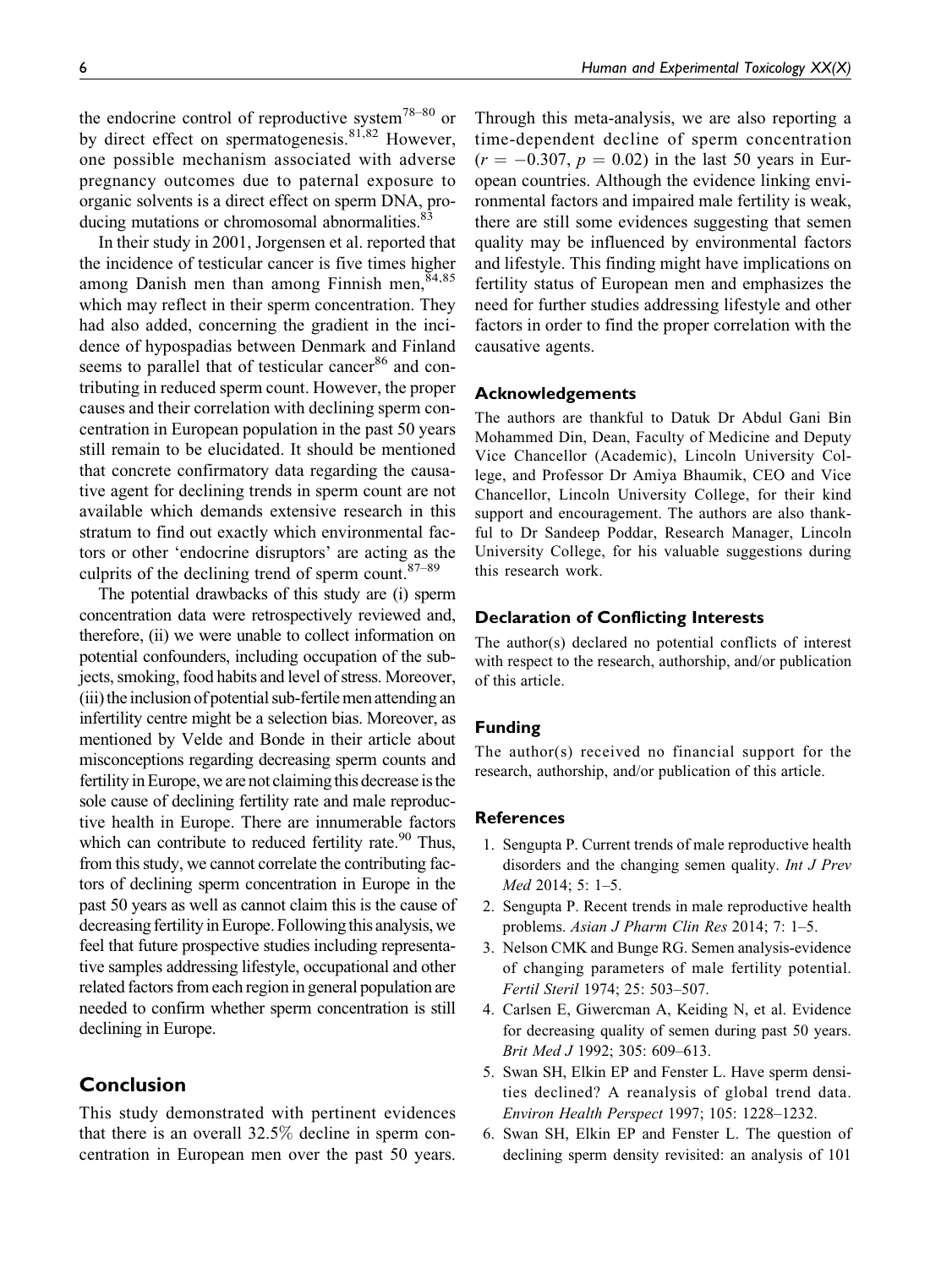studies published 1934–1996. Environ Health Perspect 2000; 108: 961–966.

- 7. Rolland M, Le Moal J, Wagner V, et al. Decline in semen concentration and morphology in a sample of 26609 men close to general population between 1989 and 2005 in France. Hum Reprod 2013; 28: 462–470.
- 8. Auger J, Kunstmann JM, Czyglik F, et al. Decline in semen quality among fertile men in Paris during the past 20 years. New Eng J Med 1995; 332: 281–285.
- 9. Sengupta P. Reviewing reports of semen volume and male ageing in last 33 years: from 1980 through 2013. Asian Pac J Repro 2015; 4: 242–246.
- 10. Sengupta P, Dutta S and Krajewska-Kulak E. The disappearing sperms: analysing the reports published between 1980 and 2015. Am J Men's Health 2016. DOI: 10.1177/1557988316643383.
- 11. Aabyholm T. An andrological study of 51 fertile men. Int J Androl 1981; 4: 646–656.
- 12. Frick J, Danner C, Joos H, et al. Spermatogenesis in men treated with subcutaneous application of levonorgestrel and estrone rods. J Androl 1981; 2: 331–338.
- 13. Aitken RJ, Best FS, Richardson DW, et al. The correlates of fertilizing capacity in normal fertile men. Fertil Steril 1982; 38: 68–76.
- 14. Nieschlag E, Lammers U, Freischem C, et al. Reproductive functions in young fathers and grandfathers. J Clin Endocrinol Metab 1982; 55: 676–681.
- 15. Schwartz D, Mayaux M-J, Spira A, et al. Semen characteristics as a function of age in 833 fertile men. Fertil Steril 1983; 39: 530–535.
- 16. Stanwell-Smith R, Thompson SG, Haines AP, et al. A comparative study of zinc, copper, cadmium, and lead levels in fertile and infertile men. Fertil Steril 1983; 40: 670–677.
- 17. Osser S, Gennser G, Liedholm P, et al. Variation of semen parameters in fertile men. Arch Androl 1983; 10: 127–133.
- 18. Wickings EJ, Freischem CW, Langer K, et al. Heterologous ovum penetration test and seminal parameters in fertile and infertile men. J Androl 1983; 4: 261–271.
- 19. Richardson DW, Aitken RJ and Loudon NB. The functional competence of human spermatozoa recovered after vasectomy. J Reprod Fertil 1984; 70: 575–579.
- 20. Panidis DK, Asseo PP and Papaloucas AC. Semen parameters in 114 fertile men. Eur J Obstet Gynecol Reprod Biol 1984; 16: 411–420.
- 21. Spira A. Seasonal variations of sperm characteristics. Arch Androl 1984; 12: 23–28.
- 22. Vogt HJ, Heller WD and Borelli S. Sperm quality of healthy smokers, ex-smokers, and never-smokers. Fertil Steril 1986; 45: 106–110.
- 23. Assennato G, Paci C, Baser ME, et al. Sperm count suppression without endocrine dysfunction in lead-exposed men. Arch Environ Health 1987; 42: 124–127.
- 24. Saaranen M, Suonio S, Kauhanen O, et al. Cigarette smoking and semen quality in men of reproductive age. Andrologia 1987; 19: 670–676.
- 25. Barratt CLR, Dunphy BC, Thomas EJ, et al. Semen characteristics of 49 fertile males. Andrologia 1988; 20: 264–269.
- 26. Rasmussen K, Sabroe S, Wohlert M, et al. A genotoxic study of metal workers exposed to trichlorethylene. Int Arch Occup Environ Health 1988; 60: 419–423.
- 27. Jelnes JE. Semen quality in workers producing reinforced plastic. Reprod Toxicol 1988; 2: 209–212.
- 28. Badenoch DF, Evans SJW and McCloskey DJ. Sperm density measurement: should this be abandoned? Brit J Urol 1989; 64: 521–523.
- 29. Pol PS, Beuscart R, Leroy-Martin B, et al. Circannual rhythm of sperm parameters of fertile men. Fertil Steril 1989; 51: 1030–1033.
- 30. Shrivastav P, Swann J, Jeremy JY, et al. Sperm function and structure and seminal plasma prostanoid concentrations in men with IDDM. Diab Care 1989; 12: 742–744.
- 31. Bonde JP. Semen quality and sex hormones among mild steel and stainless steel welders: a cross sectional study. Br Ind Med 1990; 47: 508–514.
- 32. Cooper TG, Jockenhövel F and Nieschlag E. Variations in semen parameters from fathers. Hum Reprod 1991; 6: 859–866.
- 33. Vignon F, Le Faou A, Montagnon D, et al. Comparative study of semen in diabetic and healthy men. Diabetes Metab 1991; 17: 350–354.
- 34. Weidner W, Jantos C, Schiefer HG, et al. Semen parameters in men with and without proven chronic prostatitis. Arch Androl 1991; 26: 173–183.
- 35. Noack-Fuller G, De Beer C and Seibert H. Cadmium, lead, selenium, and zinc in semen of occupationally unexposed men. Andrologia 1993; 25: 7–12.
- 36. Wallace EM, Gow SM and Wu FC. Comparison between testosterone enanthate-induced azoospermia and oligozoospermia in a male contraceptive study. I: plasma luteinizing hormone, follicle stimulating hormone, testosterone, estradiol, and inhibin concentrations. J Clin Endocrinol Metab 1993; 77: 290–293.
- 37. Fedder J, Askjaer SA and Hjort T. Nonspermatozoal cells in semen: relationship to other semen parameters and fertility status of the couple. Arch Androl 1993; 31: 95–103.
- 38. Cottell E and Harrison RF. The value of subcellular elemental analysis in the assessment of human spermatozoa. Hum Reprod 1995; 10: 3186–3189.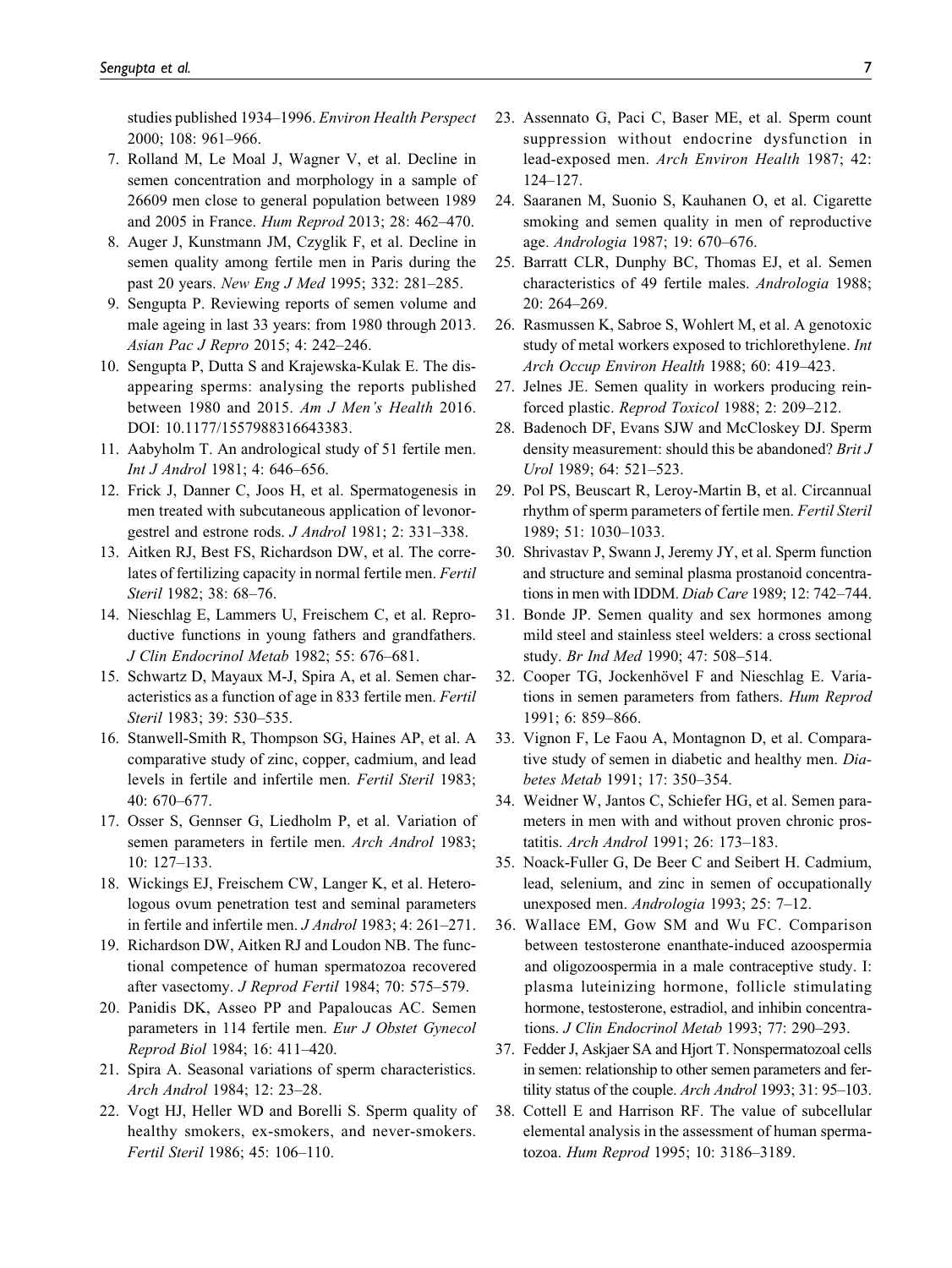- 39. Haidl G, Jung A and Schill WB. Aging and sperm function. Hum Reprod 1996; 11: 558–560.
- 40. Gallardo E, Simon C, Levy M, et al. Effect of age on sperm fertility potential: oocyte donation as a model. Fertil Steril 1996; 66: 260–264.
- 41. Rolf C, Behre H and Nieschlag E. Reproductive parameters of older compared to younger men of infertile couples. Int J Androl 1996; 19: 135–142.
- 42. Vierula M, Niemi M, Keiski A, et al. High and unchanged sperm counts of Finnish men. Int J Androl 1996; 19: 11–17.
- 43. Figa-Talamanca I, Cini C, Varricchio GC, et al. Effects of prolonged autovehicle driving on male reproduction function: a study among taxi drivers. Am J Int Med 1996; 30: 750–758.
- 44. Jensen TK, Giwercman A, Carlsen E, et al. Semen quality among members of organic food associations in Zealand, Denmark [Letter]. Lancet 1996; 347: 1844.
- 45. Irvine S, Cawood E, Richardson D, et al. Evidence of deteriorating semen quality in the United Kingdom: birth cohort study in 577 men in Scotland over 11 years. BMJ 1996; 312: 467–471.
- 46. Rasmussen PE, Erb K, Westergaard LG, et al. No evidence for decreasing semen quality in four birth cohorts of 1,055 Danish men born between 1950 and 1970. Fertil Steril 1997; 68: 1059–1064.
- 47. Andolz P, Bielsa MA and Vila J. Evolution of semen quality in northeastern Spain: a study in 22,759 infertile men over a 36 year period. Hum Reprod 1999; 14: 731–735.
- 48. Zorn B, Virant-Klun I, Verdenik I, et al. Semen quality changes among 2343 healthy Slovenian men included in an IVF-ET programme from 1983 to 1996. Int J Androl 1999; 22: 178–183.
- 49. Gyllenborg J, Skakkebæk NE, Nielsen NC, et al. Secular and seasonal changes in semen quality among young Danish men: a statistical analysis of semen samples from 1927 donor candidates during 1977–1995. Int J Androl 1999; 22: 28–36.
- 50. Jensen TK, Vierula M, Hjollund NHI, et al. Semen quality among Danish and Finnish men attempting to conceive. Eur J Endocrinol 2000; 142: 47–52.
- 51. Acacio BD, Gottfried T, Israel R, et al. Evaluation of a large cohort of men presenting for a screening semen analysis. Fertil Steril 2000; 73: 595–597.
- 52. Jung A, Schuppe HC and Schill WB. Comparison of semen quality in older and younger men attending an andrology clinic. Andrologia 2002; 34: 116–122.
- 53. Carlsen E, Swan SH, Petersen JH, et al. Longitudinal changes in semen parameters in young Danish men from the Copenhagen area. Hum Reprod 2005; 20: 942–949.
- 54. Winkle T, Rosenbusch B, Gagsteiger F, et al. The correlation between male age, sperm quality and sperm DNA fragmentation in 320 men attending a fertility center. J Assist Reprod Genet 2009; 26: 41–46.
- 55. Hammiche F, Laven JSE, Boxmeer JC, et al. Sperm quality decline among men below 60 years of age undergoing IVF or ICSI treatment. J Androl 2011; 32: 7076.
- 56. Axelsson J, Rylander L, Rignell-Hydbom A, et al. No secular trend over the last decade in sperm counts among Swedish men from the general population. Hum Reprod 2011; 26: 1012–1006.
- 57. Jorgensen N, Vierula M, Jacobsen R, et al. Recent adverse trends in semen quality and testis cancer incidence among Finnish men. Int J Androl 2011; 34: e37–e48.
- 58. Rozanski W, Szymczak W, Wojt M, et al. semen quality in men from subfertile couples from the region of Lodz (Poland) according to the new reference values recommended by WHO 2010. Cent Eur J Urol 2011; 64: 34–38.
- 59. Jorgensen N, Joensen UN, Jensen TK, et al. Human semen quality in the new millennium: a prospective cross-sectional population-based study of 4867 men. BMJ Open 2012; 2: e000990.
- 60. Fernandez MF, Duran I, Olea N, et al. Semen quality and reproductive hormone levels in men from Southern Spain. Int J Androl 2012; 35: 1–10.
- 61. Geoffroy-Siraudin C, Loundou AD, Romain F, et al. Decline of semen quality among 10,932 males consulting for couple infertility over a 20-year period in Marseille, France. Asian J Androl 2012; 14: 584–590.
- 62. Mendiola J, Jørgensen N, Mínguez-Alarcón L, et al. Sperm counts may have declined in young university students in Southern Spain.Andrology 2013; 1: 408–413.
- 63. Romero-Otero J, Medina-Polo J, García-Gómez B, et al. Semen quality assessment in fertile men in Madrid during the last 3 decades. Urology 2015 pii: S0090–4295(15)00125–9 (in press).
- 64. Sengupta P and Banerjee R. Environmental toxins: alarming impacts of pesticides on male fertility. Hum Exp Toxicol 2014; 33: 1017–1039.
- 65. Sengupta P. Environmental and occupational exposure of metals and their role in male reproductive functions. Drug Chem Toxicol 2013; 36: 353–368.
- 66. Dutta S, Joshi KR, Sengupta P, et al. Unilateral and bilateral cryptorchidism and its effect on the testicular morphology, histology, accessory sex organs and sperm count in laboratory mice. J Hum Repro Sci 2013; 6: 106–110.
- 67. Fisher RA and Yates R. Statistical tables for biological, agricultural and medical research. London: Longman Group, 1974.